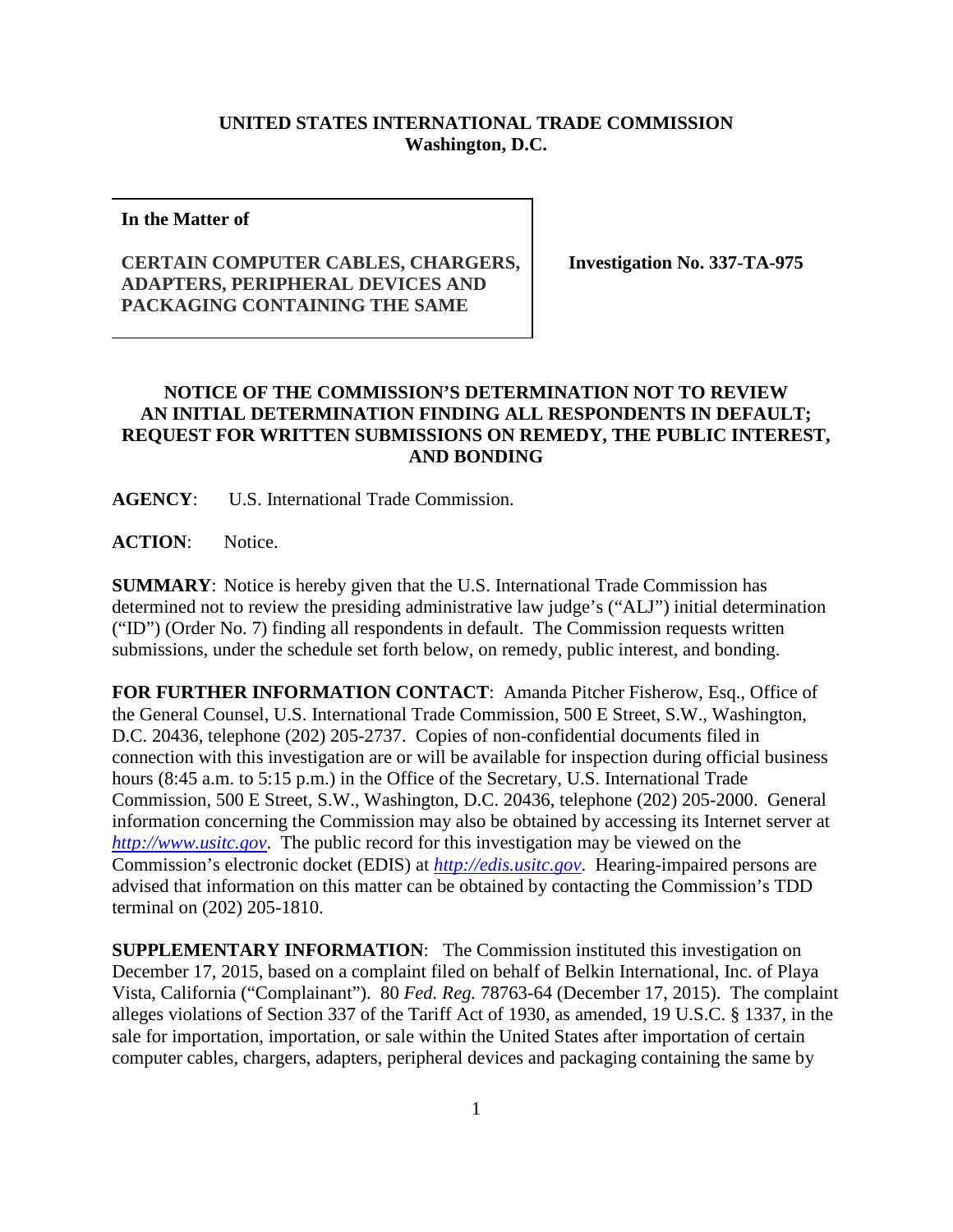reason of infringement of one or more of U.S. Trademark Registration No. 2,339,459; U.S. Trademark Registration No. 2,339,460; U.S. Trademark Registration No. 4,168,379; and U.S. Trademark Registration No. 4,538,212. The Commission's notice of investigation named the following respondents: Dongguan Pinte Electronic Co., Ltd., of Dongguan City, China; and Dongguan Shijie Fresh Electronic Products Factory, of Dongguan City, China (collectively "Respondents"). The Office of Unfair Import Investigations was named as a party.

On June 6, 2016, Complainant moved to find Respondents in default. The Commission investigative attorney filed a response in support of Complainant's motion. On June 21, 2016, the ALJ issued Order No. 6 ordering Respondents to show cause why they should not be found in default for failing to file a response to the complaint and notice of investigation.

On July 12, 2016, the ALJ issued the subject ID finding Respondents in default. *See* Order No. 7. No petitions for review of the ID were filed.

The Commission has determined not to review the subject ID.

Section  $337(g)(1)$  and Commission Rule 210.16(c) authorize the Commission to order relief against a respondent found in default, unless, after considering the public interest, it finds that such relief should not issue. Complainant seeks a limited exclusion order and a cease and desist order.

In connection with the final disposition of this investigation, the Commission may: (1) issue an order that could result in the exclusion of articles manufactured or imported by the defaulting respondent; and/or (2) issue a cease and desist order that could result in the defaulting respondent being required to cease and desist from engaging in unfair acts in the importation and sale of such articles. Accordingly, the Commission is interested in receiving written submissions that address the form of remedy, if any, that should be ordered. If a party seeks exclusion of an article from entry into the United States for purposes other than entry for consumption, the party should so indicate and provide information establishing that activities involving other types of entry either are adversely affecting it or likely to do so. For background, see *Certain Devices for Connecting Computers via Telephone Lines,* Inv. No. 337–TA–360, USITC Pub. No. 2843, Comm'n Op. at 7–10 (December 1994).

If the Commission contemplates some form of remedy, it must consider the effects of that remedy upon the public interest. The factors that the Commission will consider include the effect that the exclusion order and/or cease and desists orders would have on (1) the public health and welfare, (2) competitive conditions in the U.S. economy, (3) U.S. production of articles that are like or directly competitive with those that are subject to investigation, and (4) U.S. consumers. The Commission is therefore interested in receiving written submissions that address the aforementioned public interest factors in the context of this investigation.

If the Commission orders some form of remedy, the U.S. Trade Representative, as delegated by the President, has 60 days to approve or disapprove the Commission's action. *See*  Presidential Memorandum of July 21, 2005, 70 FR 43251 (July 26, 2005). During this period,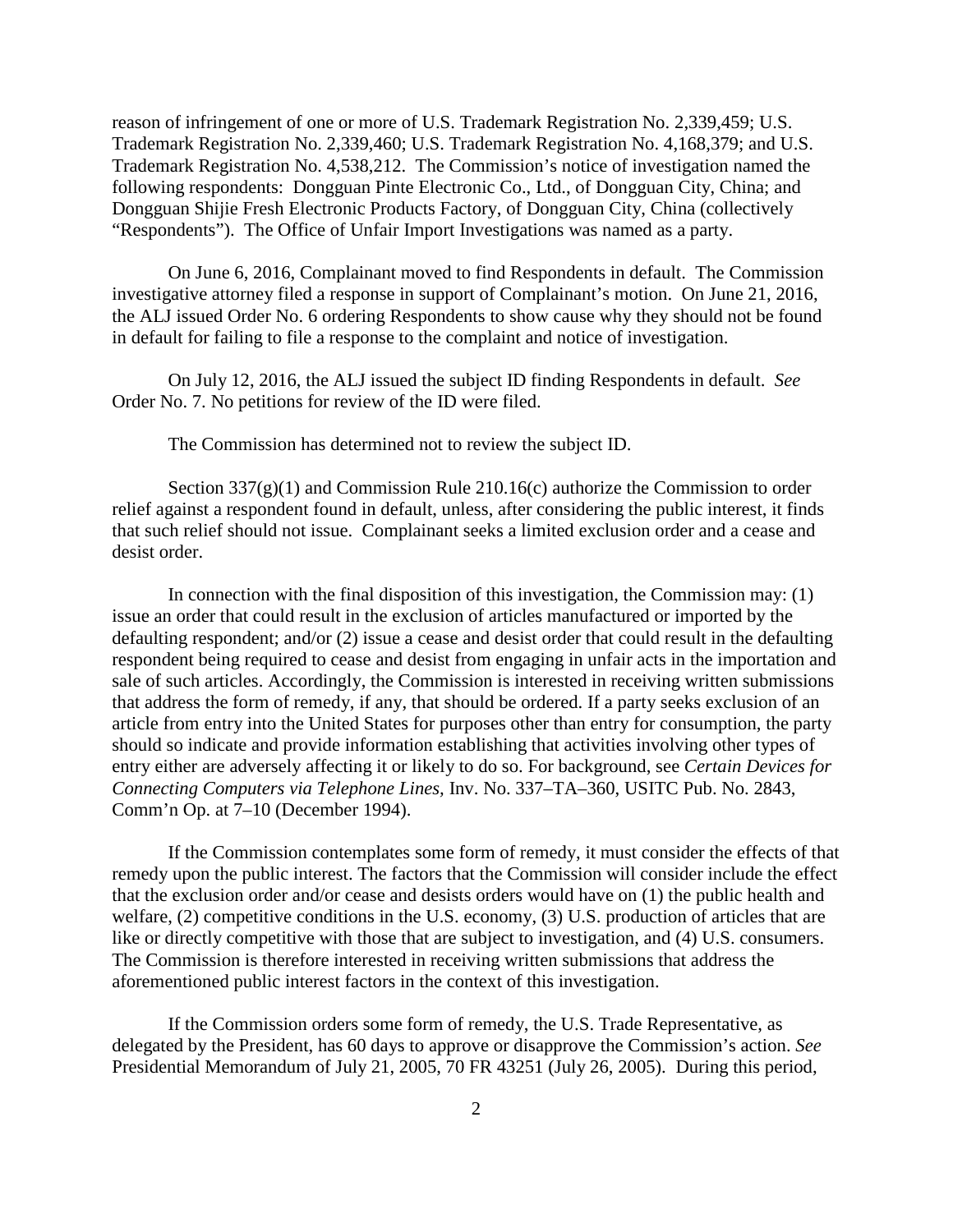the subject articles would be entitled to enter the United States under bond, in an amount determined by the Commission and prescribed by the Secretary of the Treasury. The Commission is therefore interested in receiving submissions concerning the amount of the bond that should be imposed if a remedy is ordered.

*Written Submissions:* Parties to the investigation, interested government agencies, and any other interested parties are encouraged to file written submissions on the issues of remedy, the public interest, and bonding. Complainant is also requested to state the HTSUS numbers under which the accused products are imported. Complainant is further requested to supply the names of known importers of the products at issue in this investigation.

The written submissions and proposed remedial orders must be filed no later than close of business on August 18, 2016. Reply submissions must be filed no later than the close of business on August 25, 2016. No further submissions on these issues will be permitted unless otherwise ordered by the Commission.

Persons filing written submissions must file the original document electronically on or before the deadlines stated above and submit 8 true paper copies to the Office of the Secretary by noon the next day pursuant to section 210.4(f) of the Commission's Rules of Practice and Procedure (19 C.F.R. 210.4(f)). Submissions should refer to the investigation number ("Inv. No. 337-TA-975") in a prominent place on the cover page and/or the first page. (*See* Handbook for Electronic Filing Procedures,

http://www.usitc.gov/secretary/fed\_reg\_notices/rules/handbook\_on\_electronic\_ filing.pdf). Persons with questions regarding filing should contact the Secretary (202-205-2000).

Any person desiring to submit a document to the Commission in confidence must request confidential treatment. All such requests should be directed to the Secretary to the Commission and must include a full statement of the reasons why the Commission should grant such treatment. *See* 19 C.F.R. § 201.6. Documents for which confidential treatment by the Commission is properly sought will be treated accordingly. All information, including confidential business information and documents for which confidential treatment is properly sought, submitted to the Commission for purposes of this Investigation may be disclosed to and used: (i) by the Commission, its employees and Offices, and contract personnel (a) for developing or maintaining the records of this or a related proceeding, or (b) in internal investigations, audits, reviews, and evaluations relating to the programs, personnel, and operations of the Commission including under 5 U.S.C. Appendix 3; or (ii) by U.S. government employees and contract personnel<sup>[1](#page-2-0)</sup>, solely for cybersecurity purposes. All nonconfidential written submissions will be available for public inspection at the Office of the Secretary and on [EDIS.](http://edis.usitc.gov/)

<span id="page-2-0"></span> $<sup>1</sup>$  All contract personnel will sign appropriate nondisclosure agreements.</sup>